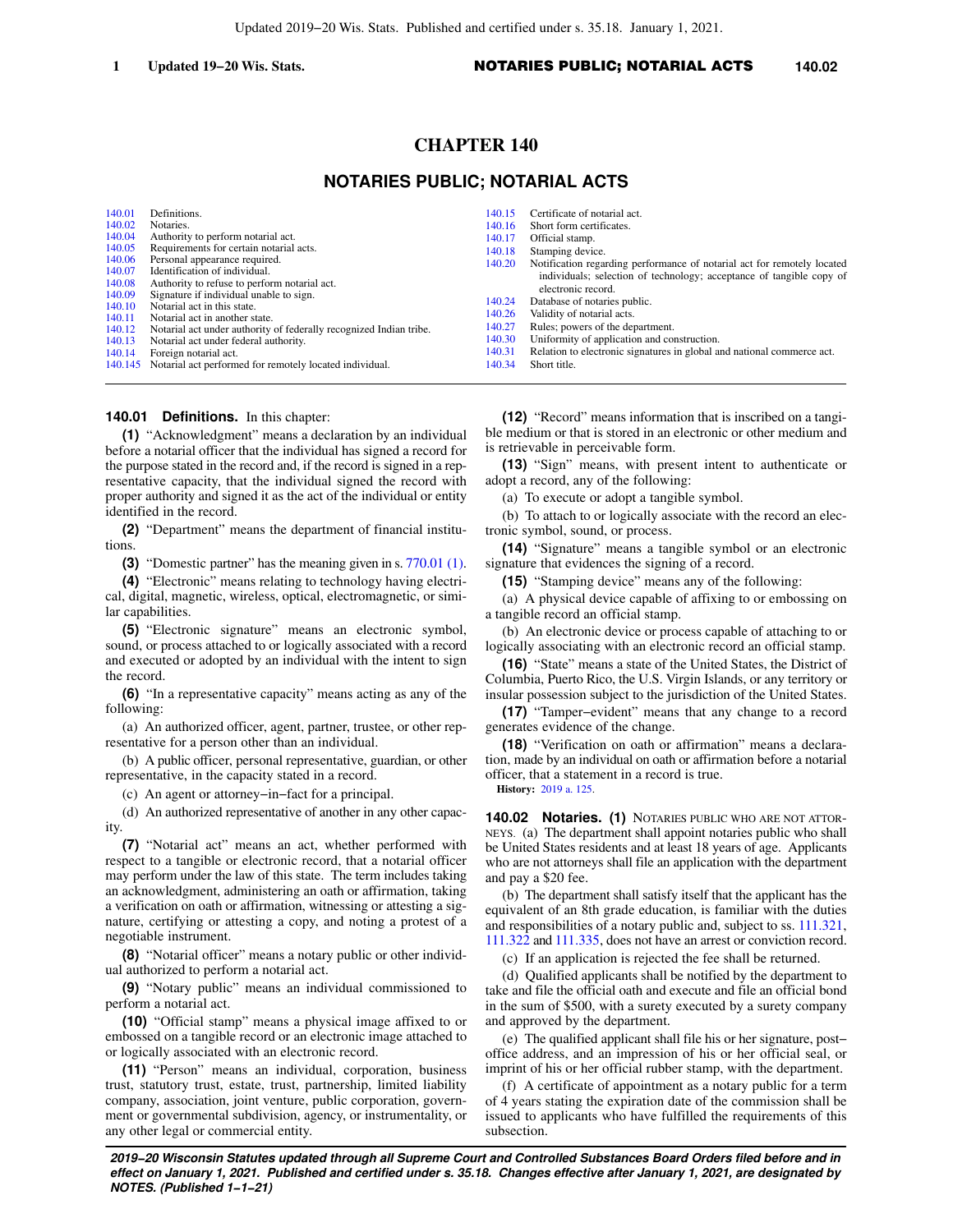## **140.02** NOTARIES PUBLIC; NOTARIAL ACTS **Updated 19−20 Wis. Stats. 2**

(g) At least 30 days before the expiration of a commission the department shall provide notice of the expiration date to the holder of a commission.

(h) A notary shall be entitled to reappointment.

(i) A notary public appointed under this subsection may not do any of the following:

1. State or imply that he or she is an attorney licensed to practice law in this state.

2. Solicit or accept compensation to prepare documents for or otherwise represent the interests of another person in a judicial or administrative proceeding, including a proceeding relating to immigration to the United States or U.S. citizenship.

3. Solicit or accept compensation to obtain relief of any kind on behalf of another person from any officer, agent, or employee of this state, a political subdivision of this state, or the United **States** 

4. Use the phrase "notario," "notarizaciones," "notarizamos," or "notario publico," or otherwise advertise in a language other than English on signs, pamphlets, stationery, or other written communication, by radio or television, or on the Internet his or her services as a notary public if the advertisement fails to include, in English and the language of the advertisement, all of the following:

a. The statement, if in a written advertisement, in all capital letters and the same type size: "I AM NOT AN ATTORNEY LICENSED TO PRACTICE LAW IN WISCONSIN AND MAY NOT GIVE LEGAL ADVICE OR ACCEPT FEES FOR LEGAL ADVICE." If the advertisement is given orally, the statement may be modified but must include substantially the same message and be understandable.

b. The fees that a notary public may charge under sub. [\(9\).](https://docs-preview.legis.wisconsin.gov/document/statutes/140.02(9))

(j) The prohibitions under par. [\(i\) 2.](https://docs-preview.legis.wisconsin.gov/document/statutes/140.02(1)(i)2.) and [3.](https://docs-preview.legis.wisconsin.gov/document/statutes/140.02(1)(i)3.) do not apply to a notary public who is an accredited representative, as defined in [8](https://docs-preview.legis.wisconsin.gov/document/cfr/8%20CFR%20292.1) [CFR 292.1](https://docs-preview.legis.wisconsin.gov/document/cfr/8%20CFR%20292.1) (a) (4).

(k) A person who violates par.  $(i)$  may be fined not more than \$10,000 or imprisoned for not more than 9 months or both. A person who commits a 2nd or subsequent violation of par. [\(i\)](https://docs-preview.legis.wisconsin.gov/document/statutes/140.02(1)(i)) may be fined not more than \$10,000 or imprisoned for not more than 6 years or both.

**(2)** NOTARIES PUBLIC WHO ARE ATTORNEYS. (a) Except as provided in par. [\(am\)](https://docs-preview.legis.wisconsin.gov/document/statutes/140.02(2)(am)), any United States resident who is licensed to practice law in this state is entitled to a permanent commission as a notary public upon application to the department and payment of a \$50 fee. The application shall include a certificate of good standing from the supreme court, the signature and post−office address of the applicant and an impression of the applicant's official seal, or imprint of the applicant's official rubber stamp.

(am) If a United States resident has his or her license to practice law in this state suspended or revoked, upon reinstatement of his or her license to practice law in this state, the person may be entitled to receive a certificate of appointment as a notary public for a term of 4 years. An eligible notary appointed under this paragraph is entitled to reappointment for 4−year increments. At least 30 days before the expiration of a commission under this paragraph the department shall provide notice of the expiration date to the holder of the commission.

(b) The department shall issue a certificate of appointment as a notary public to persons who qualify under the requirements of this subsection. The certificate shall state that the notary commission is permanent or is for 4 years.

(c) The supreme court shall file with the department notice of the surrender, suspension, or revocation of the license to practice law of any attorney who holds a permanent commission as a notary public. Such notice shall be deemed a revocation of said commission.

**(3)** NOTARIAL SEAL OR STAMP. (a) Except as authorized in s. [137.19,](https://docs-preview.legis.wisconsin.gov/document/statutes/137.19) and except as provided in s. [140.17](https://docs-preview.legis.wisconsin.gov/document/statutes/140.17), every notary public shall provide an engraved official seal which makes a distinct and legible impression or official rubber stamp which makes a distinct and legible imprint on paper. The impression of the seal or the imprint of the rubber stamp shall state only the following: "Notary Public," "State of Wisconsin" and the name of the notary. But any notarial seal in use on August 1, 1959, shall be considered in compliance.

(b) The impression of the notarial seal upon any instrument or writing or upon wafer, wax or other adhesive substance and affixed to any instrument or writing shall be deemed an affixation of the seal, and the imprint of the notarial rubber stamp upon any instrument or writing shall be deemed an affixation of the rubber stamp.

**(4)** ATTESTATION. (a) Every official act of a notary public shall be attested by the notary public's written signature or electronic signature.

(b) Except as authorized in s. [137.19,](https://docs-preview.legis.wisconsin.gov/document/statutes/137.19) and except when a notary public properly uses an official stamp under s. [140.17](https://docs-preview.legis.wisconsin.gov/document/statutes/140.17), all certificates of acknowledgments of deeds and other conveyances, or any written instrument required or authorized by law to be acknowledged or sworn to before any notary public, within this state, shall be attested by a clear impression of the official seal or imprint of the rubber stamp of said officer, and in addition thereto shall be written or stamped either the day, month and year when the commission of said notary public will expire, or that such commission is permanent.

(c) The official certificate of any notary public, when attested and completed in the manner provided by this subsection, shall be presumptive evidence in all cases, and in all courts of the state, of the facts therein stated, in cases where by law a notary public is authorized to certify such facts.

**(5)** POWERS. Notaries public have power to act throughout the state. Notaries public have power to demand acceptance of foreign and inland bills of exchange and payment thereof, and payment of promissory notes, and may protest the same for nonacceptance or nonpayment, may administer oaths, take depositions and acknowledgments of deeds, and perform such other duties as by the law of nations, or according to commercial usage, may be exercised and performed by notaries public.

**(5m)** CONFIDENTIALITY. (a) In this subsection, "communication technology" has the meaning given in s. [140.145 \(1\) \(a\)](https://docs-preview.legis.wisconsin.gov/document/statutes/140.145(1)(a)).

(b) Except as provided in par. [\(c\),](https://docs-preview.legis.wisconsin.gov/document/statutes/140.02(5m)(c)) a notary public or any provider of communication technology shall keep confidential all documents and information provided to the notary public or provider of communication technology or contained in any documents reviewed by the notary public or provider of communication technology while performing his, her, or its duties as a notary public or provider of communication technology and may release the documents or the information to a 3rd person only with the separate written consent, independent from any other consent, permission, disclosure, or acknowledgement, in a manner consistent with applicable law, of the person who requested the services of the notary public or the provider of communication technology. The prohibition under this paragraph does not apply when the notary public or the provider of communication technology is complying with a request from a regulatory agency or supervisory agency or is responding to a lawful subpoena or court order.

(c) 1. A notary public or provider of communication technology may release deposition transcripts to all parties of record in an action.

2. Subject to subd. [1.](https://docs-preview.legis.wisconsin.gov/document/statutes/140.02(5m)(c)1.), a notary public or provider of communication technology may not release deposition transcripts that have not been made part of the public record to a 3rd party without the written consent of all parties to the action and the deponent unless required by a regulatory agency or supervisory agency or in response to a lawful subpoena or court order.

3. When a deposition transcript has been made part of the public record, a notary public who is also a court reporter may, subject to a protective order or agreement to the contrary, release the deposition transcript or sell the transcript to 3rd parties without the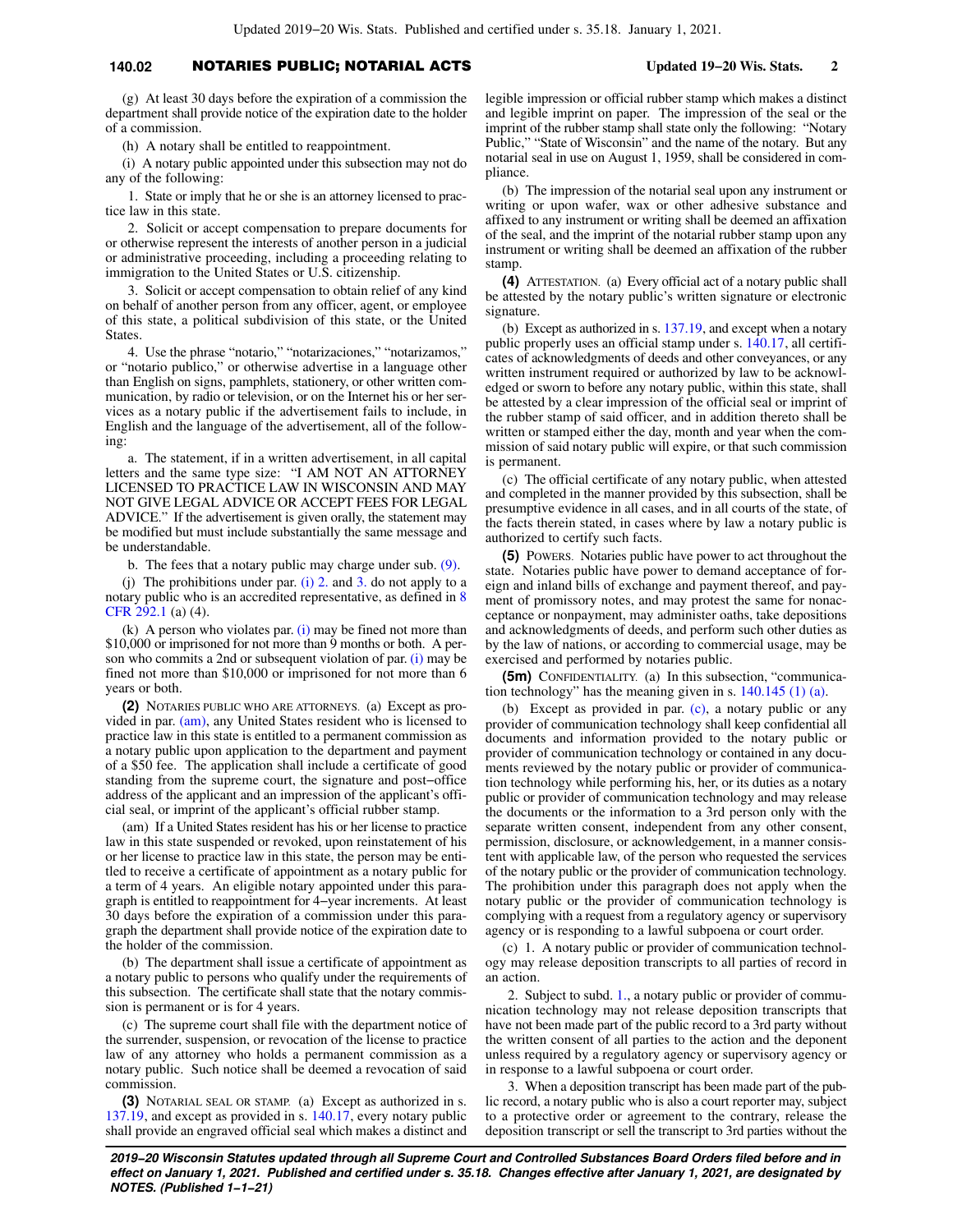consent of the person who requested the services of the notary public.

(d) Any notary public or provider of communication technology violating this subsection shall be subject to the provisions of sub. [\(8\)](https://docs-preview.legis.wisconsin.gov/document/statutes/140.02(8)) and may be required to forfeit not more than \$500 for each violation.

**(6)** AUTHENTICATION. (a) The department may certify to the official qualifications of any notary public and to the genuineness of the notary public's signature and seal or rubber stamp.

(c) Any certificate specified under this subsection shall be presumptive evidence of the facts therein stated.

**(6m)** CHANGE OF RESIDENCE. A notary public does not vacate his or her office by reason of his or her change of residence within the United States. Written notice of any change of address shall be given to the department within 10 days of the change.

**(7)** OFFICIAL RECORDS TO BE FILED. When any notary public ceases to hold office, the notary public, or in case of the notary public's death the notary public's personal representative, shall deposit the notary public's official records and papers with the department. If the notary or personal representative, after the records and papers come to his or her hands, neglects for 3 months to deposit them, he or she shall forfeit not less than \$50 nor more than \$500. If any person knowingly destroys, defaces, or conceals any records or papers of any notary public, the person shall forfeit not less than \$50 nor more than \$500, and shall be liable for all damages resulting to the party injured. The department shall receive and safely keep all such papers and records.

**(8)** MISCONDUCT. If any notary public shall be guilty of any misconduct or neglect of duty in office the notary public shall be liable to the party injured for all the damages thereby sustained.

**(9)** FEES. Except when the department has established different fees as provided in s. [140.27 \(1\) \(a\) 1.,](https://docs-preview.legis.wisconsin.gov/document/statutes/140.27(1)(a)1.) a notary public shall be allowed the following fees:

(a) For drawing and copy of protest of the nonpayment of a promissory note or bill of exchange, or of the nonacceptance of such bill, not more than \$5 in the cases where by law such protest is necessary, but in no other case.

(b) For drawing and copy of every other protest, not more than \$5.

(c) For drawing, copying and serving every notice of nonpayment of a note or bill, or nonacceptance of a bill, not more than \$5.

(d) For drawing any affidavit, or other paper or proceeding for which provision is not herein made, not more than \$5 for each folio, and for copying the same 12 cents per folio.

(e) For taking the acknowledgment of deeds, and for other services authorized by law, the same fees as are allowed to other officers for similar services, but the fee per document shall not exceed \$5.

**History:** [1971 c. 213](https://docs-preview.legis.wisconsin.gov/document/acts/1971/213) s. [5](https://docs-preview.legis.wisconsin.gov/document/acts/1971/213,%20s.%205); [1977 c. 29](https://docs-preview.legis.wisconsin.gov/document/acts/1977/29), [449](https://docs-preview.legis.wisconsin.gov/document/acts/1977/449); [1979 c. 221](https://docs-preview.legis.wisconsin.gov/document/acts/1979/221); [1981 c. 380](https://docs-preview.legis.wisconsin.gov/document/acts/1981/380); [1981 c. 391](https://docs-preview.legis.wisconsin.gov/document/acts/1981/391) s. [211](https://docs-preview.legis.wisconsin.gov/document/acts/1981/391,%20s.%20211); [1993 a. 482;](https://docs-preview.legis.wisconsin.gov/document/acts/1993/482) [1997 a. 27,](https://docs-preview.legis.wisconsin.gov/document/acts/1997/27) [306;](https://docs-preview.legis.wisconsin.gov/document/acts/1997/306) [1999 a. 77,](https://docs-preview.legis.wisconsin.gov/document/acts/1999/77) [166;](https://docs-preview.legis.wisconsin.gov/document/acts/1999/166) [2001 a. 16,](https://docs-preview.legis.wisconsin.gov/document/acts/2001/16) [102;](https://docs-preview.legis.wisconsin.gov/document/acts/2001/102) [2003 a. 294](https://docs-preview.legis.wisconsin.gov/document/acts/2003/294); [2007 a. 110;](https://docs-preview.legis.wisconsin.gov/document/acts/2007/110) [2011 a. 32,](https://docs-preview.legis.wisconsin.gov/document/acts/2011/32) [233;](https://docs-preview.legis.wisconsin.gov/document/acts/2011/233) [2013 a. 20](https://docs-preview.legis.wisconsin.gov/document/acts/2013/20); [2019 a. 125](https://docs-preview.legis.wisconsin.gov/document/acts/2019/125) ss. [7](https://docs-preview.legis.wisconsin.gov/document/acts/2019/125,%20s.%207) to [22](https://docs-preview.legis.wisconsin.gov/document/acts/2019/125,%20s.%2022), [33;](https://docs-preview.legis.wisconsin.gov/document/acts/2019/125,%20s.%2033) Stats. 2019 s. 140.02.

"All the damages" in former s. 137.01 (8) [now sub. (8)] incorporates the American rule of damages that attorney fees are not recoverable by a prevailing party unless cer-tain exceptions apply. Bank One, Wisconsin v. Koch, [2002 WI App 176](https://docs-preview.legis.wisconsin.gov/document/courts/2002%20WI%20App%20176), [256 Wis.](https://docs-preview.legis.wisconsin.gov/document/courts/256%20Wis.%202d%20618) [2d 618](https://docs-preview.legis.wisconsin.gov/document/courts/256%20Wis.%202d%20618), [649 N.W.2d 339,](https://docs-preview.legis.wisconsin.gov/document/courts/649%20N.W.2d%20339) [01−2174.](https://docs-preview.legis.wisconsin.gov/document/wicourtofappeals/01-2174)

The residency requirement under former s. 137.01 (1) and (2) [now subs. (1) and (2)] is constitutional. [74 Atty. Gen. 221.](https://docs-preview.legis.wisconsin.gov/document/oag/vol74-221) Protecting the Privacy of Notary Public Records. Closen & Orsinger. Wis. Law.

Mar. 2002. Notary Public Title Incurs Responsibility. Nelson. Wis. Law. June 2002.

**140.04 Authority to perform notarial act. (1)** A notarial officer may perform a notarial act authorized by this chapter or by law of this state other than this chapter.

**(2)** A notarial officer may not perform a notarial act with respect to a record to which the officer or the officer's spouse or domestic partner is a party or in which either of them has a direct beneficial interest. A notarial act performed in violation of this subsection is voidable.

**(3)** A notarial officer may certify that a tangible copy of an electronic record is an accurate copy of the electronic record. **History:** [2019 a. 125.](https://docs-preview.legis.wisconsin.gov/document/acts/2019/125)

**140.05 Requirements for certain notarial acts. (1)** A notarial officer who takes an acknowledgment of a record shall determine, from personal knowledge or satisfactory evidence of the identity of the individual, that the individual appearing before the officer and making the acknowledgment has the identity claimed and that the signature on the record is the signature of the individual.

**(2)** A notarial officer who takes a verification of a statement on oath or affirmation shall determine, from personal knowledge or satisfactory evidence of the identity of the individual, that the individual appearing before the officer and making the verification has the identity claimed and that the signature on the statement verified is the signature of the individual.

**(3)** A notarial officer who witnesses or attests to a signature shall determine, from personal knowledge or satisfactory evidence of the identity of the individual, that the individual appearing before the officer and signing the record has the identity claimed.

**(4)** A notarial officer who certifies or attests a copy of a record or an item that was copied shall determine that the copy is a full, true, and accurate transcription or reproduction of the record or item.

**(5)** A notarial officer who makes or notes a protest of a negotiable instrument shall determine the matters set forth in s. [403.505](https://docs-preview.legis.wisconsin.gov/document/statutes/403.505(2)) [\(2\).](https://docs-preview.legis.wisconsin.gov/document/statutes/403.505(2))

**History:** [2019 a. 125.](https://docs-preview.legis.wisconsin.gov/document/acts/2019/125)

**140.06 Personal appearance required.** If a notarial act relates to a statement made in or a signature executed on a record, the individual making the statement or executing the signature shall appear personally before the notarial officer.

**History:** [2019 a. 125.](https://docs-preview.legis.wisconsin.gov/document/acts/2019/125)

**140.07 Identification of individual. (1)** A notarial officer has personal knowledge of the identity of an individual appearing before the officer if the individual is personally known to the officer through dealings sufficient to provide reasonable certainty that the individual has the identity claimed.

**(2)** A notarial officer has satisfactory evidence of the identity of an individual appearing before the officer if the officer can identify the individual in any of the following ways:

(a) By means of any of the following:

1. A passport, vehicle operator's license, or government− issued identification card, which is current or expired not more than 3 years before performance of the notarial act.

2. Another form of government identification issued to an individual, which is current or expired not more than 3 years before performance of the notarial act, contains the signature or a photograph of the individual, and is satisfactory to the officer.

(b) By a verification on oath or affirmation of a credible witness personally appearing before the officer and known to the officer or whom the officer can identify on the basis of a passport, vehicle operator's license, or government−issued identification card, which is current or expired not more than 3 years before performance of the notarial act.

**(3)** A notarial officer may require an individual to provide additional information or identification credentials necessary to assure the officer of the identity of the individual. **History:** [2019 a. 125.](https://docs-preview.legis.wisconsin.gov/document/acts/2019/125)

**140.08 Authority to refuse to perform notarial act. (1)** A notarial officer may refuse to perform a notarial act if the officer is not satisfied with respect to any of the following:

(a) That the individual executing the record is competent or has the capacity to execute the record.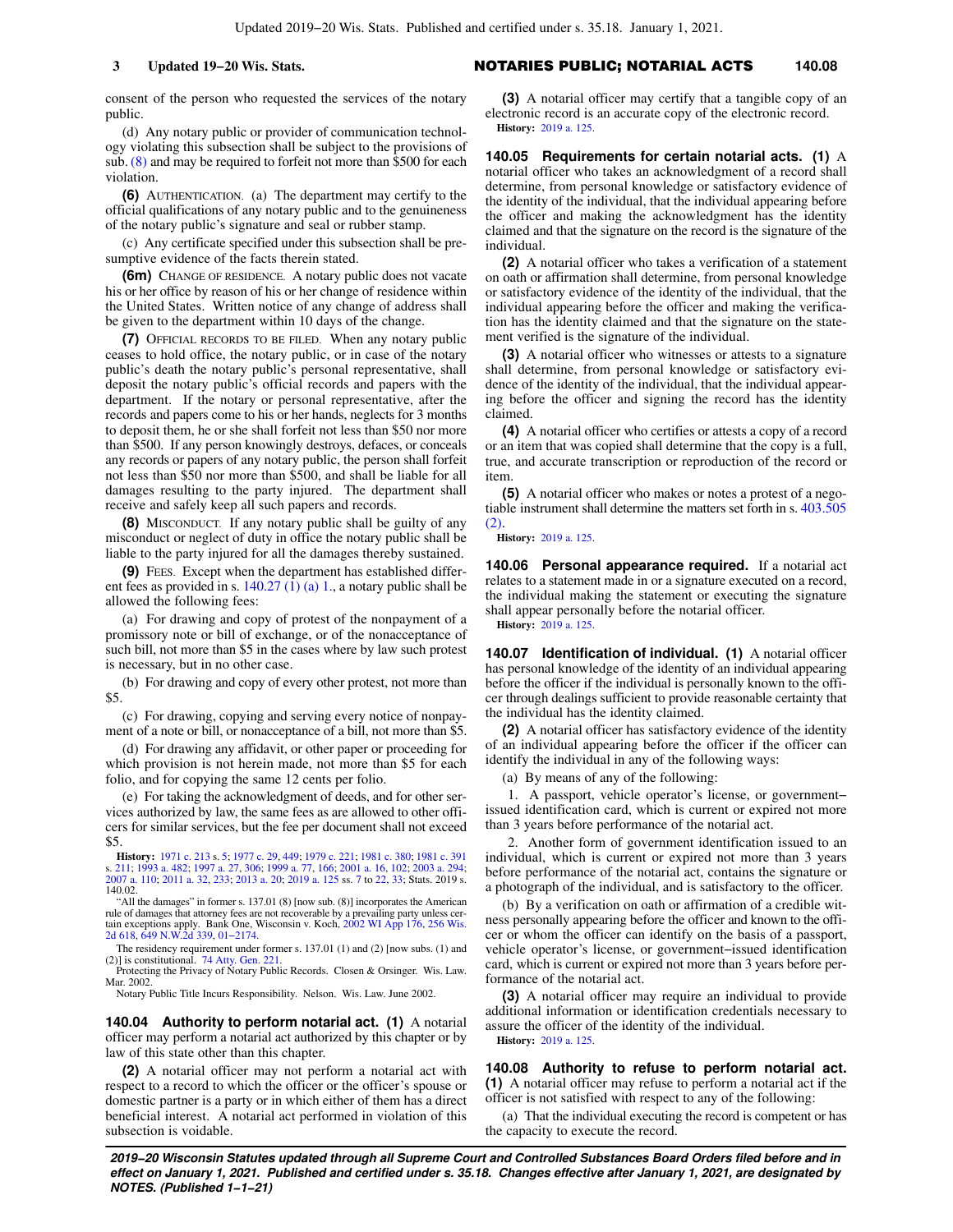### **140.08** NOTARIES PUBLIC; NOTARIAL ACTS **Updated 19−20 Wis. Stats. 4**

(b) That the individual's signature is knowingly and voluntarily made.

**(2)** A notarial officer may refuse to perform a notarial act unless refusal is prohibited by law other than this chapter. **History:** [2019 a. 125](https://docs-preview.legis.wisconsin.gov/document/acts/2019/125).

**140.09 Signature if individual unable to sign.** If an individual is physically unable to sign a record, the individual may direct an individual other than the notarial officer to sign the individual's name on the record. The notarial officer shall insert "Signature affixed by (name of other individual) at the direction of (name of individual)" or words of similar import.

**History:** [2019 a. 125](https://docs-preview.legis.wisconsin.gov/document/acts/2019/125).

**140.10 Notarial act in this state. (1)** A notarial act may be performed within this state by any of the following persons of this state:

(a) A notary public of this state.

(b) A judge, clerk, or deputy clerk of a court of record.

(c) A court commissioner.

(d) A register of deeds or deputy register of deeds.

(e) A municipal judge.

(f) A county clerk or deputy county clerk.

**(2)** The signature and title of an individual performing a notarial act in this state are prima facie evidence that the signature is genuine and that the individual holds the designated title.

**(3)** The signature and title of a notarial officer described in sub. [\(1\)](https://docs-preview.legis.wisconsin.gov/document/statutes/140.10(1)) conclusively establish the authority of the officer to perform the notarial act.

**History:** [2019 a. 125](https://docs-preview.legis.wisconsin.gov/document/acts/2019/125).

**140.11 Notarial act in another state. (1)** A notarial act performed in another state has the same effect under the law of this state as if performed by a notarial officer of this state, if the act performed in that state is performed by any of the following:

(a) A notary public of that state.

(b) A judge, clerk, or deputy clerk of a court of that state.

(c) Any other individual authorized by the law of that state to perform the notarial act.

**(2)** The signature and title of an individual performing a notarial act in another state are prima facie evidence that the signature is genuine and that the individual holds the designated title.

**(3)** The signature and title of a notarial officer described in sub.  $(1)$  (a) or [\(b\)](https://docs-preview.legis.wisconsin.gov/document/statutes/140.11(1)(b)) conclusively establish the authority of the officer to perform the notarial act.

**History:** [2019 a. 125](https://docs-preview.legis.wisconsin.gov/document/acts/2019/125).

**140.12 Notarial act under authority of federally recognized Indian tribe. (1)** A notarial act performed under the authority and in the jurisdiction of a federally recognized Indian tribe has the same effect as if performed by a notarial officer of this state, if the act performed in the jurisdiction of the tribe is performed by any of the following:

(a) A notary public of the tribe.

(b) A judge, clerk, or deputy clerk of a court of the tribe.

(c) Any other individual authorized by the law of the tribe to perform the notarial act.

**(2)** The signature and title of an individual performing a notarial act under the authority of and in the jurisdiction of a federally recognized Indian tribe are prima facie evidence that the signature is genuine and that the individual holds the designated title.

**(3)** The signature and title of a notarial officer described in sub. [\(1\) \(a\)](https://docs-preview.legis.wisconsin.gov/document/statutes/140.12(1)(a)) or [\(b\)](https://docs-preview.legis.wisconsin.gov/document/statutes/140.12(1)(b)) conclusively establish the authority of the officer to perform the notarial act.

**History:** [2019 a. 125](https://docs-preview.legis.wisconsin.gov/document/acts/2019/125).

**140.13 Notarial act under federal authority. (1)** A notarial act performed under federal law has the same effect under the law of this state as if performed by a notarial officer of this state, if the act performed under federal law is performed by any of the following:

(a) A judge, clerk, or deputy clerk of a court.

(b) An individual in military service or performing duties under the authority of military service who is authorized to perform notarial acts under federal law.

(c) An individual designated a notarizing officer by the federal department of state for performing notarial acts overseas.

(d) Any other individual authorized by federal law to perform the notarial act.

**(2)** The signature and title of an individual acting under federal authority and performing a notarial act are prima facie evidence that the signature is genuine and that the individual holds the designated title.

**(3)** The signature and title of an officer described in sub. [\(1\)](https://docs-preview.legis.wisconsin.gov/document/statutes/140.13(1)(a)) [\(a\)](https://docs-preview.legis.wisconsin.gov/document/statutes/140.13(1)(a)), [\(b\),](https://docs-preview.legis.wisconsin.gov/document/statutes/140.13(1)(b)) or [\(c\)](https://docs-preview.legis.wisconsin.gov/document/statutes/140.13(1)(c)) conclusively establish the authority of the officer to perform the notarial act.

**History:** [2019 a. 125.](https://docs-preview.legis.wisconsin.gov/document/acts/2019/125)

**140.14 Foreign notarial act. (1)** In this section, "foreign state" means a government other than the United States, a state, or a federally recognized Indian tribe.

**(2)** If a notarial act is performed under authority and in the jurisdiction of a foreign state or constituent unit of the foreign state or is performed under the authority of a multinational or international governmental organization, the act has the same effect under the law of this state as if performed by a notarial officer of this state.

**(3)** If the title of office and indication of authority to perform notarial acts in a foreign state appear in a digest of foreign law or in a list customarily used as a source for that information, the authority of an officer with that title to perform notarial acts is conclusively established.

**(4)** The signature and official stamp of an individual holding an office described in sub.  $(3)$  are prima facie evidence that the signature is genuine and the individual holds the designated title.

**(5)** An apostille in the form prescribed by the Hague Convention of October 5, 1961, and issued by a foreign state party to the convention conclusively establishes that the signature of the notarial officer is genuine and that the officer holds the indicated office.

**(6)** A consular authentication issued by an individual designated by the federal department of state as a notarizing officer for performing notarial acts overseas and attached to the record with respect to which the notarial act is performed conclusively establishes that the signature of the notarial officer is genuine and that the officer holds the indicated office. **History:** [2019 a. 125.](https://docs-preview.legis.wisconsin.gov/document/acts/2019/125)

**140.145 Notarial act performed for remotely located individual. (1)** In this section:

(a) "Communication technology" means an electronic device or process that satisfies all of the following:

1. The device or process allows a notary public and a remotely located individual to communicate with each other simultaneously by sight and sound.

2. When necessary and consistent with other applicable law, the device or process facilitates communication with a remotely located individual who has a vision, hearing, or speech impairment.

(b) "Foreign state" means a jurisdiction other than the United States, a state, or a federally recognized Indian tribe.

(c) "Identity proofing" means a process or service by which a 3rd person provides a notary public with a means to verify the identity of a remotely located individual by a review of personal information from public or private data sources.

(d) "Outside the United States" means a location outside the geographic boundaries of the United States, Puerto Rico, the U.S.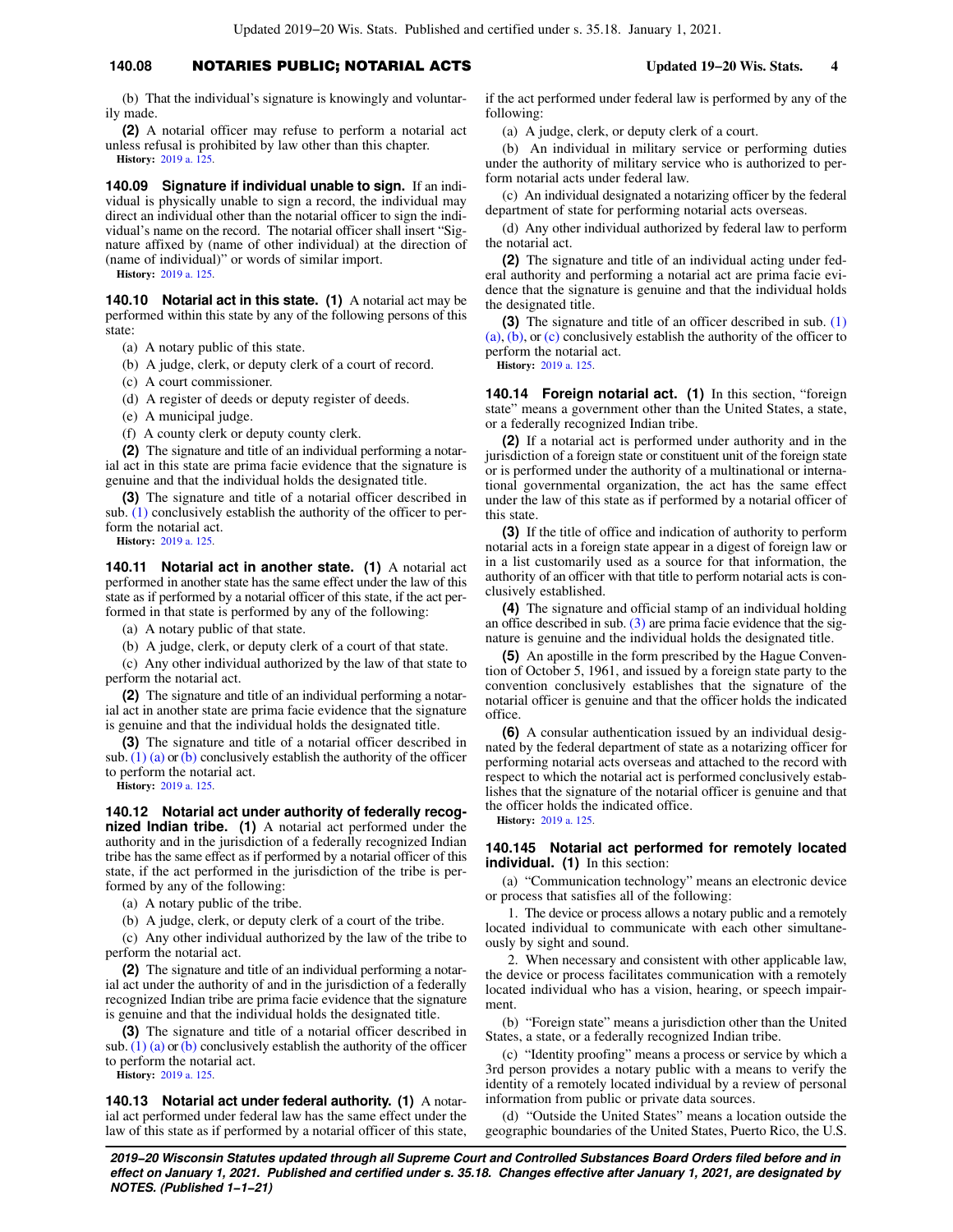Virgin Islands, and any territory, insular possession, or other location subject to the jurisdiction of the United States.

(e) "Remotely located individual" means an individual who is not in the physical presence of the notary public who performs a notarial act under sub. [\(3\)](https://docs-preview.legis.wisconsin.gov/document/statutes/140.145(3)).

**(1m)** For purposes of determining the jurisdiction in which a notarial act is performed for a remotely located individual, the location of the notary public shall be determinative.

**(2)** A remotely located individual may comply with s. [140.06](https://docs-preview.legis.wisconsin.gov/document/statutes/140.06) by using communication technology to appear before a notary public.

**(3)** Except for the administration of an oath before a witness at a deposition, a notary public located in this state may perform a notarial act using communication technology for a remotely located individual if all of the following apply:

(a) The notary public has any of the following:

1. Personal knowledge under s. [140.07 \(1\)](https://docs-preview.legis.wisconsin.gov/document/statutes/140.07(1)) of the identity of the individual.

2. Satisfactory evidence of the identity of the remotely located individual by oath or affirmation from a credible witness appearing before the notary public under s. [140.07 \(2\)](https://docs-preview.legis.wisconsin.gov/document/statutes/140.07(2)) or this section.

3. Obtained satisfactory evidence of the identity of the remotely located individual by using at least 2 different types of identity proofing.

(b) The notary public is able reasonably to confirm that a record before the notary public is the same record in which the remotely located individual made a statement or on which the individual executed a signature.

(c) The notary public, or a person acting on behalf of the notary public, creates an audio−visual recording of the performance of the notarial act.

(d) For a remotely located individual located outside the United States, all of the following are satisfied:

1. The record satisfies any of the following requirements:

a. The record is to be filed with or relates to a matter before a public official or court, governmental entity, or other entity subject to the jurisdiction of the United States.

b. The record involves property located in the territorial jurisdiction of the United States or involves a transaction substantially connected with the United States.

2. The act of making the statement or signing the record is not prohibited by the foreign state in which the remotely located individual is located.

**(4)** If a notarial act is performed under this section, the certificate of notarial act required by s. [140.15](https://docs-preview.legis.wisconsin.gov/document/statutes/140.15) and the short form certificate provided in s. [140.16](https://docs-preview.legis.wisconsin.gov/document/statutes/140.16) must indicate that the notarial act was performed using communication technology.

**(5)** A short form certificate provided in s. [140.16](https://docs-preview.legis.wisconsin.gov/document/statutes/140.16) for a notarial act subject to this section is sufficient if any of the following applies:

(a) The certificate complies with rules promulgated under sub. [\(8\) \(a\).](https://docs-preview.legis.wisconsin.gov/document/statutes/140.145(8)(a))

(b) The certificate is in the form provided in s. [140.16](https://docs-preview.legis.wisconsin.gov/document/statutes/140.16) and contains a statement substantially as follows: "This notarial act involved the use of communication technology."

**(6)** A notary public, a guardian, conservator, or agent of a notary public, or a personal representative of a deceased notary public shall retain the audio−visual recording created under sub. [\(3\) \(c\)](https://docs-preview.legis.wisconsin.gov/document/statutes/140.145(3)(c)) or cause the recording to be retained by a repository designated by or on behalf of the person required to retain the recording. Unless a different period is required by rule promulgated under sub.  $(8)$  (d), the recording must be retained for a period of at least 7 years after the recording is made.

**(7)** Before a notary public performs the notary public's initial notarial act under this section, the notary public must notify the department that the notary public will be performing notarial acts with respect to remotely located individuals and identify the technologies the notary public intends to use. If the department has established standards under sub. [\(8\)](https://docs-preview.legis.wisconsin.gov/document/statutes/140.145(8)) and s. [140.27](https://docs-preview.legis.wisconsin.gov/document/statutes/140.27) for approval of communication technology or identity proofing, the communication technology and identity proofing must conform to the standards.

**(8)** In addition to promulgating rules under s. [140.27](https://docs-preview.legis.wisconsin.gov/document/statutes/140.27), the department shall promulgate rules under this section regarding performance of a notarial act. The rules may do any of the following:

(a) Prescribe the means of performing a notarial act involving a remotely located individual using communication technology.

(b) Establish standards for communication technology and identity proofing.

(c) Establish requirements, including registration, or procedures to approve providers of communication technology and the process of identity proofing.

(d) Establish standards and a period for the retention of an audio−visual recording created under sub. [\(3\) \(c\).](https://docs-preview.legis.wisconsin.gov/document/statutes/140.145(3)(c))

(e) Establish any other requirement, not inconsistent with this chapter, relating to the performance of a notarial act for a remotely located individual.

**(9)** Before promulgating, amending, or repealing a rule governing performance of a notarial act with respect to a remotely located individual, the department must consider all of the following:

(a) The most recent standards regarding the performance of a notarial act with respect to a remotely located individual promulgated by national standard−setting organizations and the recommendations of the National Association of Secretaries of State or any successor organization.

(b) Standards, practices, and customs of other jurisdictions that have laws substantially similar to this section.

(c) The views of governmental officials and entities and other interested persons.

**(10)** This section does not apply to a transaction to the extent it is governed by any of the following:

(a) Any law governing the creation and execution of wills, codicils, or testamentary trusts.

(b) Any law governing the creation and execution of living trusts or trust amendments for personal use, not including a transaction, as defined in s. [137.11 \(15\)](https://docs-preview.legis.wisconsin.gov/document/statutes/137.11(15)).

(c) Any law governing the creation and execution of powers of attorney, not including a transaction, as defined in s. [137.11](https://docs-preview.legis.wisconsin.gov/document/statutes/137.11(15)) [\(15\)](https://docs-preview.legis.wisconsin.gov/document/statutes/137.11(15)).

(d) Any law governing the creation and execution of marital property agreements.

(e) Any law governing the creation and execution of powers of attorney for health care, declarations to physicians (living wills), and authorizations for use and disclosure of protected health care information.

**(11)** (a) The remote notary council shall adopt standards to implement this section. The department shall promulgate by rule the standards adopted, amended, or repealed by the council under this paragraph.

(b) To keep the standards and practices of notaries public in this state in harmony with the standards and practices of notaries public in other jurisdictions that enact substantially this section and to keep the technology used by notaries public in this state compatible with technology used by notaries public in other jurisdictions that enact substantially this section, the remote notary council, so far as is consistent with the purposes, policies, and provisions of this section, in adopting, amending, and repealing standards shall consider all of the following:

1. Standards and practices of other jurisdictions.

**2019−20 Wisconsin Statutes updated through all Supreme Court and Controlled Substances Board Orders filed before and in effect on January 1, 2021. Published and certified under s. 35.18. Changes effective after January 1, 2021, are designated by NOTES. (Published 1−1−21)**

## **5 Updated 19−20 Wis. Stats.** NOTARIES PUBLIC; NOTARIAL ACTS **140.145**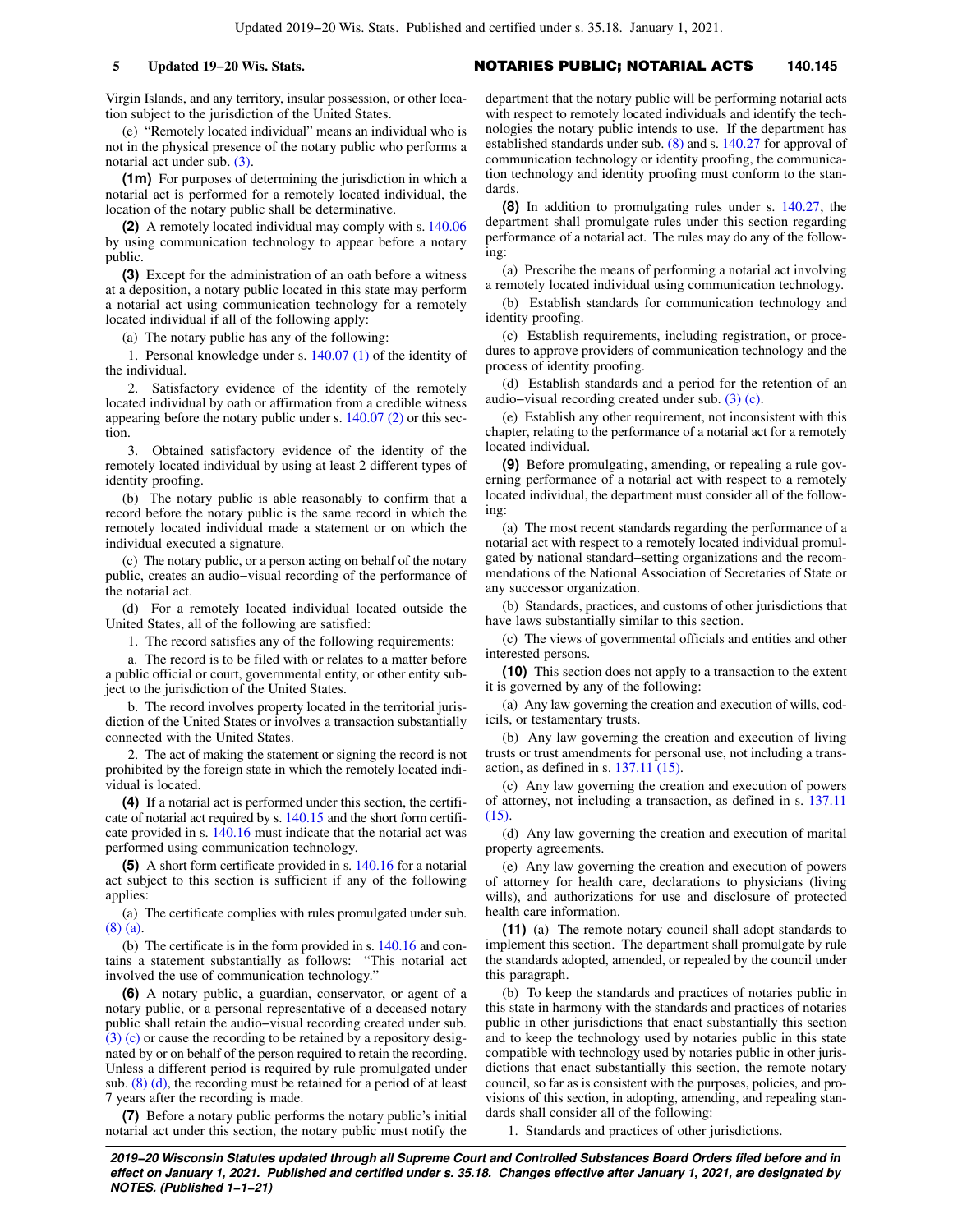### **140.145** NOTARIES PUBLIC; NOTARIAL ACTS **Updated 19−20 Wis. Stats. 6**

2. The most recent standards promulgated by national standard−setting bodies.

3. The views of interested persons and governmental officials and entities.

4. The need for security protection to ensure that notarial acts for remotely located individuals are accurate, authentic, adequately preserved, and resistant to tampering.

(c) The remote notary council shall review the statutes related to notarial acts for remotely located individuals and shall recommend to the legislature any changes in the statutes that the council finds necessary or advisable.

**History:** [2019 a. 125](https://docs-preview.legis.wisconsin.gov/document/acts/2019/125).

**140.15 Certificate of notarial act. (1)** A notarial act must be evidenced by a certificate. The certificate must satisfy all of the following:

(a) Be executed contemporaneously with the performance of the notarial act.

(b) Be signed and dated by the notarial officer and, if the notarial officer is a notary public, be signed in the same manner as on file with the department.

(c) Identify the jurisdiction in which the notarial act is performed.

(d) Contain the title of office of the notarial officer.

(e) If the notarial officer is a notary public, indicate the date of expiration, if any, of the officer's commission.

**(2)** If a notarial act regarding a tangible record is performed by a notary public, an official stamp must be affixed to or embossed on the certificate. If a notarial act is performed regarding a tangible record by a notarial officer other than a notary public and the certificate contains the information specified in sub. [\(1\) \(b\)](https://docs-preview.legis.wisconsin.gov/document/statutes/140.15(1)(b)), [\(c\),](https://docs-preview.legis.wisconsin.gov/document/statutes/140.15(1)(c)) and [\(d\),](https://docs-preview.legis.wisconsin.gov/document/statutes/140.15(1)(d)) an official stamp may be affixed to or embossed on the certificate. If a notarial act regarding an electronic record is performed by a notarial officer and the certificate contains the infor-mation specified in sub. [\(1\) \(b\),](https://docs-preview.legis.wisconsin.gov/document/statutes/140.15(1)(b)) [\(c\)](https://docs-preview.legis.wisconsin.gov/document/statutes/140.15(1)(c)), and [\(d\),](https://docs-preview.legis.wisconsin.gov/document/statutes/140.15(1)(d)) an official stamp may be attached to or logically associated with the certificate.

**(3)** A certificate of a notarial act is sufficient if it meets the requirements of subs.  $(1)$  and  $(2)$  and satisfies any of the following:

(a) Is in a short form set forth in s. [140.16](https://docs-preview.legis.wisconsin.gov/document/statutes/140.16).

(b) Is in a form otherwise permitted by the law of this state.

(c) Is in a form permitted by the law applicable in the jurisdiction in which the notarial act was performed.

(d) Sets forth the actions of the notarial officer and the actions are sufficient to meet the requirements of the notarial act as provided in ss. [140.05,](https://docs-preview.legis.wisconsin.gov/document/statutes/140.05) [140.06](https://docs-preview.legis.wisconsin.gov/document/statutes/140.06), and [140.07](https://docs-preview.legis.wisconsin.gov/document/statutes/140.07) or law of this state other than this chapter.

**(4)** By executing a certificate of a notarial act, a notarial officer certifies that the officer has complied with the requirements and made the determinations specified in ss. [140.04](https://docs-preview.legis.wisconsin.gov/document/statutes/140.04), [140.05,](https://docs-preview.legis.wisconsin.gov/document/statutes/140.05) and [140.06.](https://docs-preview.legis.wisconsin.gov/document/statutes/140.06)

**(5)** A notarial officer may not affix the officer's signature to, or logically associate it with, a certificate until the notarial act has been performed.

**(6)** If a notarial act is performed regarding a tangible record, a certificate must be part of, or securely attached to, the record. If a notarial act is performed regarding an electronic record, the certificate must be affixed to, or logically associated with, the electronic record. If the department has established standards pursuant to s. [140.27](https://docs-preview.legis.wisconsin.gov/document/statutes/140.27) for attaching, affixing, or logically associating the certificate, the process must conform to the standards. **History:** [2019 a. 125](https://docs-preview.legis.wisconsin.gov/document/acts/2019/125).

**140.16 Short form certificates.** The following short form certificates of notarial acts are sufficient for the purposes indicated, if completed with the information required by s. [140.15 \(1\)](https://docs-preview.legis.wisconsin.gov/document/statutes/140.15(1)) and [\(2\):](https://docs-preview.legis.wisconsin.gov/document/statutes/140.15(2))

**(1)** For an acknowledgment in an individual capacity:

State of .... County of ....

This record was acknowledged before me on ... (date) by .... (name(s) of individual(s)).

.... (Signature of notarial officer)

Stamp

.... (Title of office)

[My commission expires: ....]

**(2)** For an acknowledgment in a representative capacity:

State of ....

County of ....

This record was acknowledged before me on .... (date) by .... (name(s) of individual(s)) as .... (type of authority, such as officer or trustee) of .... (name of party on behalf of whom record was executed).

.... (Signature of notarial officer)

Stamp

.... (Title of office)

[My commission expires: ....]

**(3)** For a verification on oath or affirmation:

State of ....

County of ....

Signed and sworn to (or affirmed) before me on .... (date) by  $(name(s) of individual(s) making statement).$ 

.... (Signature of notarial officer)

Stamp

.... (Title of office)

[My commission expires: ....]

**(4)** For witnessing or attesting a signature:

State of ....

County of ....

Signed [or attested] before me on .... (date) by .... (name(s) of

individual(s)).

.... (Signature of notarial officer)

Stamp

.... (Title of office)

[My commission expires: ....]

**(5)** For certifying or attesting a copy of a record:

State of ...

County of ....

I certify or attest that this is a true and correct copy of a record in the possession of ....

Dated: ....

.... (Signature of notarial officer)

Stamp

..... (Title of office)

[My commission expires: ....] **History:** [2019 a. 125.](https://docs-preview.legis.wisconsin.gov/document/acts/2019/125)

**140.17 Official stamp.** The official stamp of a notary public must satisfy all of the following criteria:

**(1)** Include the notary public's name, jurisdiction, commission expiration date if applicable, and other information required by the department.

**(2)** Be capable of being copied together with the record to which it is affixed or attached or with which it is logically associated.

**History:** [2019 a. 125.](https://docs-preview.legis.wisconsin.gov/document/acts/2019/125)

**140.18 Stamping device. (1)** (a) A notary public is responsible for the security of the notary public's stamping device and may not allow another individual to use the device to perform a notarial act.

(b) On resignation from, or the revocation or expiration of, the notary public's commission, or on the expiration of the date set forth in the stamping device, if any, the notary public shall disable